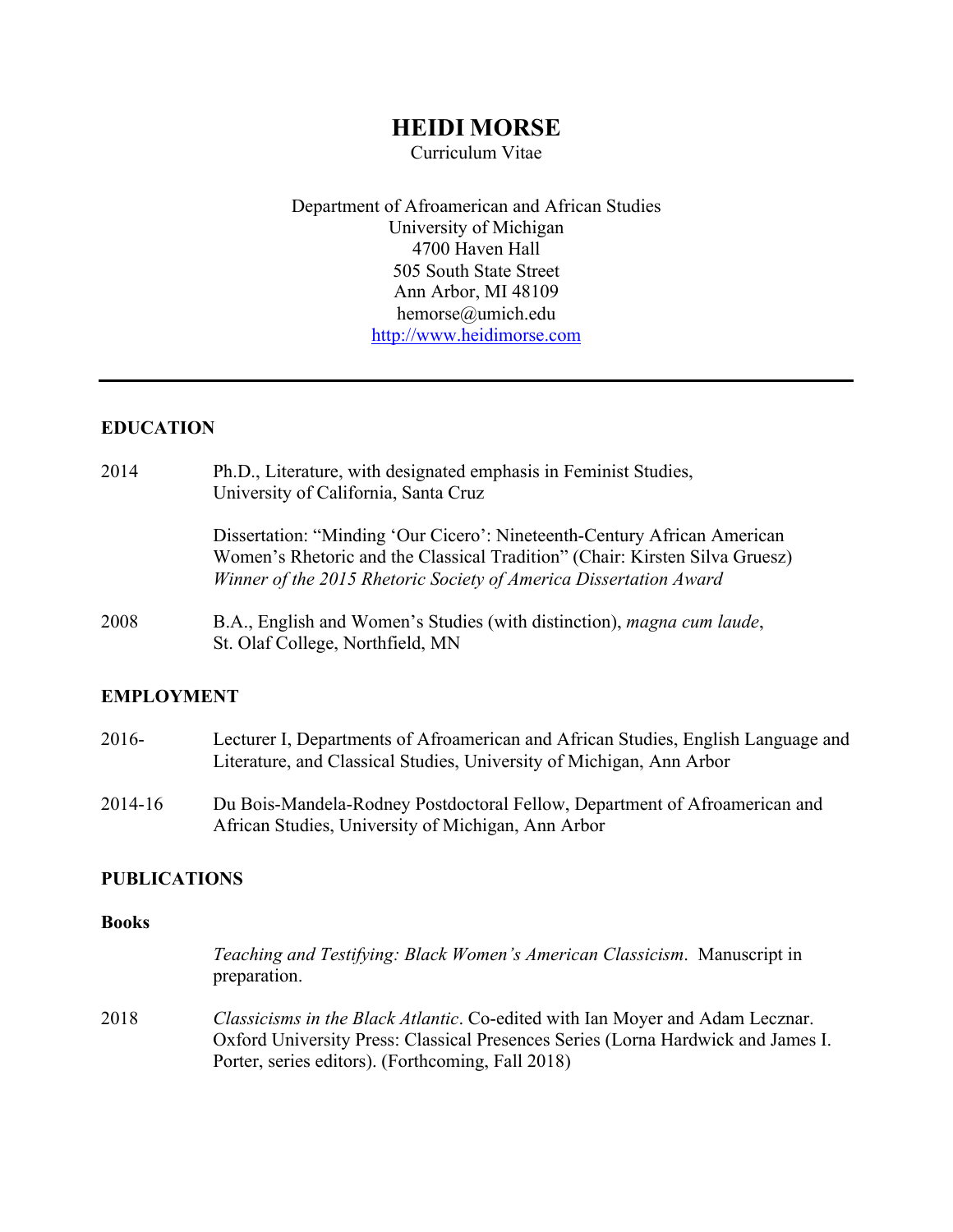#### **Journal Articles**

| 2018                 | "Feminist Receptions of Medusa: Rethinking Mythological Figures from Ovid to<br>Louise Bogan." Comparative Literature 70.2 (Forthcoming, June 2018)                                                                                                       |
|----------------------|-----------------------------------------------------------------------------------------------------------------------------------------------------------------------------------------------------------------------------------------------------------|
| 2017                 | "Black Classical Ruins and American Memory in the Poetry of H. Cordelia Ray."<br>Legacy: A Journal of American Women Writers 34.1 (June 2017), pp. 53-81.                                                                                                 |
| <b>Book Chapters</b> |                                                                                                                                                                                                                                                           |
| 2018                 | "Roman Studios: The Black Woman Artist in the Eternal City, from Edmonia Lewis<br>to Carrie Mae Weems." In <i>Classicisms in the Black Atlantic</i> , eds. Ian Moyer, Heidi<br>Morse, and Adam Lecznar, Oxford University Press. (Forthcoming, Fall 2018) |
| 2018                 | Co-authored with Ian Moyer and Adam Lecznar, "Introduction." In Classicisms in<br>the Black Atlantic, eds. Ian Moyer, Heidi Morse, and Adam Lecznar, Oxford<br>University Press. (Forthcoming, Fall 2018)                                                 |
| 2018                 | "Slave Narratives as World Literature." In The Wiley-Blackwell Companion to World<br><i>Literature</i> , Vol. 4, ed. Frieda Ekotto. Wiley-Blackwell. (Forthcoming, Spring 2018)                                                                           |

### **Reference Articles**

- 2016 "Literacy." *Oxford Bibliographies in African American Studies*, ed. Gene Jarrett, Oxford University Press. http://www.oxfordbibliographies.com/view/document/obo-9780190280024/obo-9780190280024-0016.xml
- 2016 "Print Culture." *Oxford Bibliographies in African American Studies*, ed. Gene Jarrett, Oxford University Press. http://www.oxfordbibliographies.com/view/document/obo-9780190280024/obo-9780190280024-0047.xml

### **Translations**

2011 Latin translations in *Pablo Tac, Indigenous Scholar: Writing on Luiseño Language and Colonial History, c. 1840*, ed. Lisbeth Haas, University of California Press.

### **AWARDS**

- 2015, 2016 Exemplary Diversity Scholar Award, National Center for Institutional Diversity, University of Michigan
- 2015 Rhetoric Society of America Dissertation Award for "Minding 'Our Cicero': Nineteenth-Century African American Women's Rhetoric and the Classical Tradition"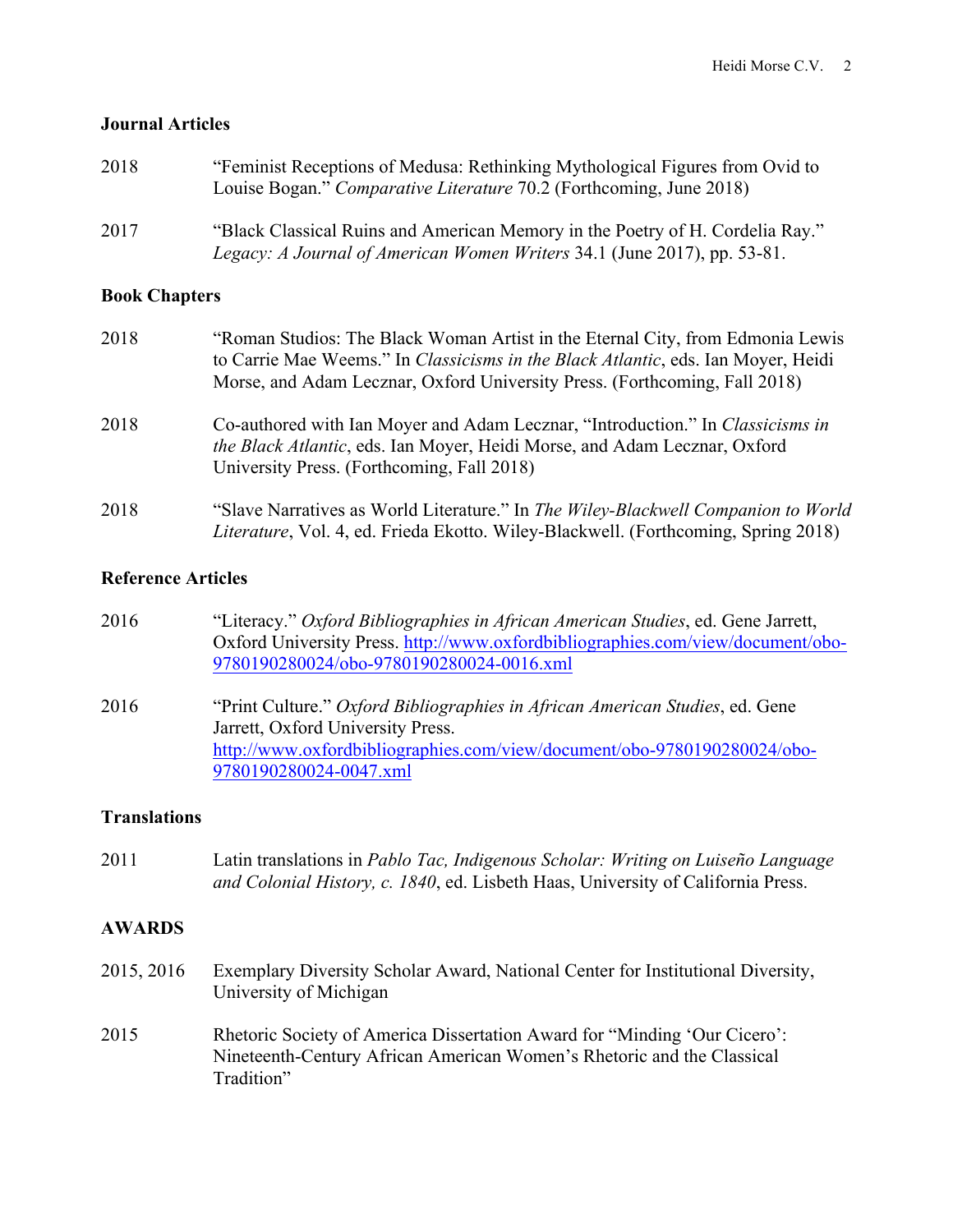### **FELLOWSHIPS**

| 2016    | Fellowship for Summer Seminar, "Hearing the Inarticulate: Ethics and Epistemology<br>in the Archives," Prindle Institute for Ethics, DePauw University, June 20-29 |
|---------|--------------------------------------------------------------------------------------------------------------------------------------------------------------------|
| 2014    | Research Fellowship, Bentley Historical Library, University of Michigan,<br>May 12-16                                                                              |
| 2013-14 | Dissertation-Year Fellowship, Institute for Humanities Research, UC Santa Cruz                                                                                     |
| 2013-14 | Graduate Fellow, University of California Society of Fellows in the Humanities                                                                                     |
| 2012    | Isaiah Thomas Scholarship for the Summer Seminar in the History of the Book,<br>"African American Cultures of Print," American Antiquarian Society, July 9-13      |
| 2012    | Summer Dissertation Fellowship, Institute for Humanities Research, UC Santa Cruz                                                                                   |
| 2009-12 | Summer Research Fellowships, Literature Department, UC Santa Cruz                                                                                                  |
| 2011    | Qualifying Examination Quarter Fellowship, Literature Department, UC Santa Cruz                                                                                    |

### **CONFERENCES & SYMPOSIA**

# **Panels Organized**

| 2016 | Special Session: "Black Women's Poetry and the Color Line" |
|------|------------------------------------------------------------|
|      | Modern Language Association, Austin, TX                    |

# **Papers Presented**

| 2017 | "Re-Embodying Cleopatra, De-Classifying Antiquity: African American Women's<br>19 <sup>th</sup> Century Performances," African Literature Association, New Haven, CT                       |
|------|--------------------------------------------------------------------------------------------------------------------------------------------------------------------------------------------|
| 2017 | "From Shameless Hussy to Kitchen Table: Women in Print History"<br>SHARP-sponsored roundtable on "Radical Book History," MLA, Philadelphia, PA                                             |
| 2016 | "Learning in (the Court of) Public (Opinion): Debating Black Elocutionary<br>Education Before Du Bois," Rhetoric Society of America, Atlanta, GA                                           |
| 2016 | "African American Education 'On Trial': Learning from 19 <sup>th</sup> Century Debates"<br>The Future of Diversity Research, National Center for Institutional Diversity, Ann<br>Arbor, MI |
| 2015 | "Roman Slave Law and Black Testimony in 19th Century America"<br>UM-Northwestern Classical Reception Workshop, Ann Arbor, MI                                                               |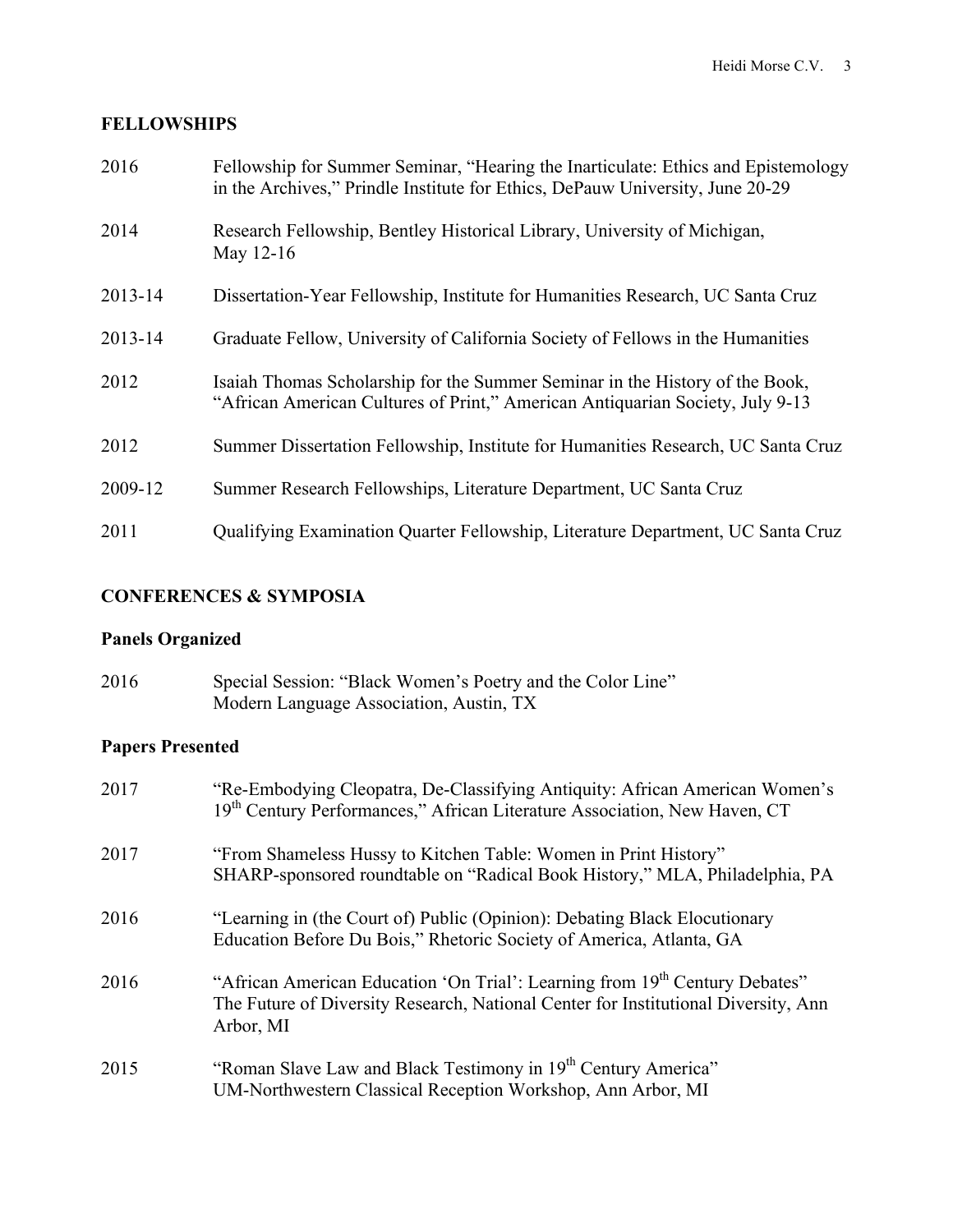| 2015 | "Transatlantic Neoclassicism: African Americans Visit Rome"<br>MELUS: Arrivals & Departures in U.S. Multi-Ethnic Literatures, Athens, GA                                                                                                      |
|------|-----------------------------------------------------------------------------------------------------------------------------------------------------------------------------------------------------------------------------------------------|
| 2014 | "Ekphrastic Truth: Sojourner in Nineteenth-Century Media"<br>African American Expression in Print and Digital Culture, Madison, WI                                                                                                            |
| 2014 | "Black <i>imitatio</i> : Self-Teaching Using Webster's Speller" and seminar paper for<br>"Public Domains: Print and the Commons in the 19 <sup>th</sup> Century U.S."<br>C19: The Society of Nineteenth-Century Americanists, Chapel Hill, NC |
| 2014 | "Sojourner Truth and the Sculptural Paradigm"<br>Politics of the Digital: Poetry, Technology, and the University, Santa Cruz, CA                                                                                                              |
| 2013 | "A-b—ab': African American Self-Teaching and 19 <sup>th</sup> c. Schoolbooks"<br>Graduate Research Symposium, University of California, Santa Cruz                                                                                            |
| 2012 | "Figural Rhetoric: Anna Julia Cooper's Ciceronian Transformations"<br>American Philological Association, Philadelphia, PA                                                                                                                     |
| 2011 | "Pat Parker and Ntozake Shange's Shameless Hussy Chapbooks"<br>Northeastern Modern Language Association, New Brunswick, NJ                                                                                                                    |
| 2009 | "Erotic Agency for the 21 <sup>st</sup> Century: The Poetry and Politics of Cheryl Clarke"<br>Feminist and Women's Studies Association, Liverpool, UK                                                                                         |

### **INVITED CAMPUS TALKS & PUBLIC LECTURES**

| 2017 | Panelist for "Teach-In on Racist Appropriations of the Classical World: Past and<br>Present," Classics Department MLK Symposium, University of Michigan, Jan. 16.                                |
|------|--------------------------------------------------------------------------------------------------------------------------------------------------------------------------------------------------|
| 2016 | "Classics, Race, and Social Justice: 19 <sup>th</sup> Century to Today," Faculty Talk for Eta<br>Sigma Phi (Classics honors society), University of Michigan, Nov. 4.                            |
| 2016 | "Sojourner Truth, Entrepreneur and Activist," Women in History Month Lecture,<br>National Association of Negro Business and Professional Women's Clubs<br>(NANBPWC), Ann Arbor Chapter, March 5. |
| 2015 | "Sojourner Truth, a 'Libyan Sibyl' in Neoclassical America," Diasporic Dialogues<br>Series, Dept. of Afroamerican and African Studies, University of Michigan, April 1.                          |
| 2015 | "Soprano Obligato: The Black Woman's Voice in Cicero's America," MLK Lecture,<br>Co-sponsored by the Classics Department and Contexts for Classics, University of<br>Michigan, Jan. 19.          |